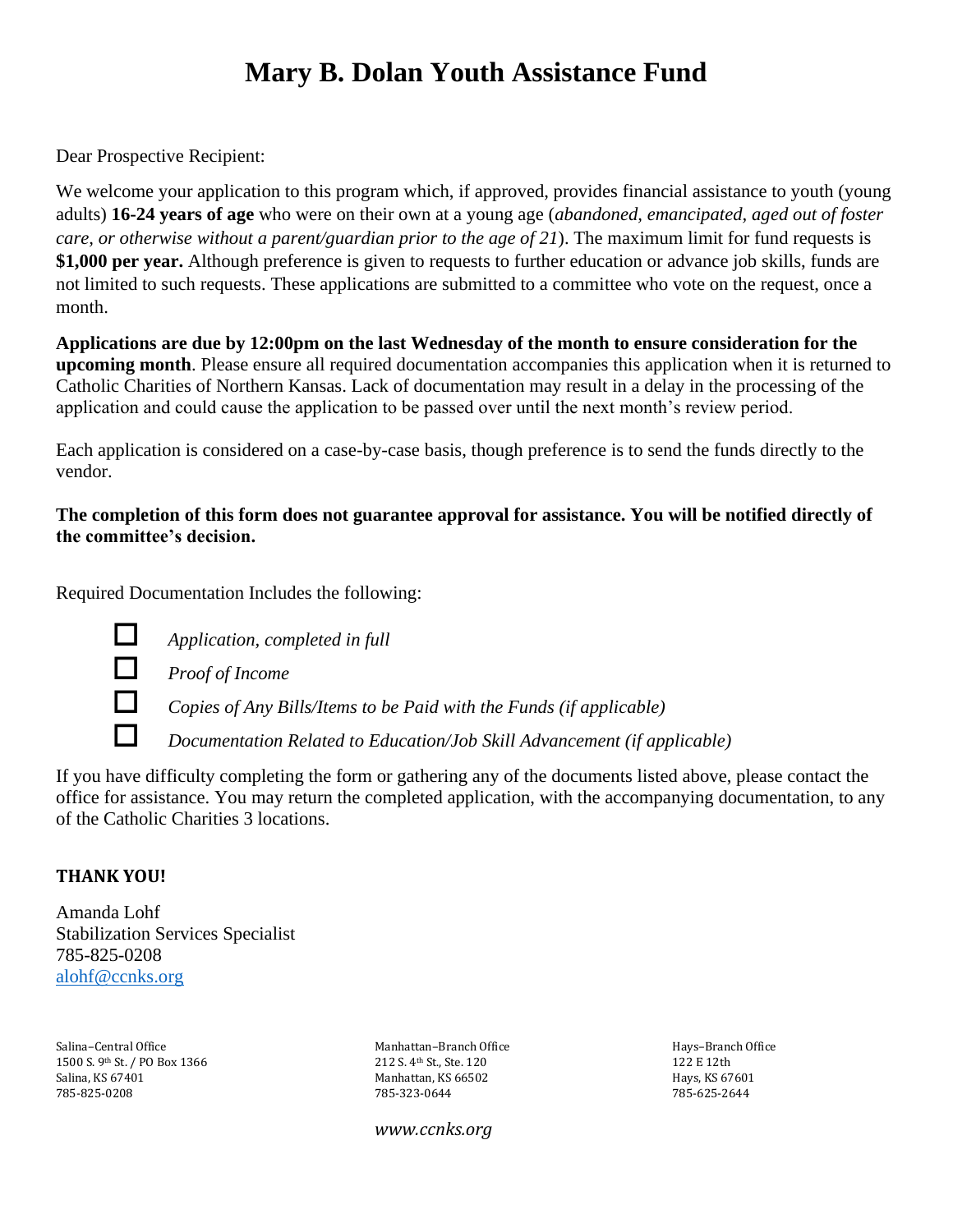| Best contact phone number for person completing application: ____________________                                                      |      |            |                     |  |
|----------------------------------------------------------------------------------------------------------------------------------------|------|------------|---------------------|--|
|                                                                                                                                        |      |            |                     |  |
|                                                                                                                                        |      |            |                     |  |
| Zip Code: County: County: County: Applicant DOB: County:                                                                               |      |            |                     |  |
|                                                                                                                                        | Home | Work       | <b>Message Only</b> |  |
| At what age did the applicant start living <i>independently</i> without an adult?                                                      |      |            |                     |  |
| Was the applicant ever on the truancy docket?                                                                                          |      | <b>YES</b> | N <sub>O</sub>      |  |
| Was the applicant ever declared a CINC (child in need of care)?                                                                        |      | <b>YES</b> | NO                  |  |
| Is the applicant currently, or has the applicant ever, been in foster care placement? YES                                              |      |            | N <sub>O</sub>      |  |
| Was the applicant ever the child subject of a DCF investigation?                                                                       |      | <b>YES</b> | N <sub>O</sub>      |  |
|                                                                                                                                        |      |            |                     |  |
| If yes, was it substantiated or unsubstantiated?                                                                                       |      |            |                     |  |
| Please attach verifying documents or the statement of a person who can verify these facts as true.                                     |      |            |                     |  |
|                                                                                                                                        |      |            |                     |  |
| Please provide background information about the applicant's situation:<br>If approved, how would you like the funds to be distributed? |      |            |                     |  |
|                                                                                                                                        |      |            |                     |  |
|                                                                                                                                        |      |            |                     |  |

**REMEMBER TO INCLUDE PROOF OF ALL HOUSEHOLD INCOME AND ALL DOCUMENTATION RELATED TO THE ASSISTANCE YOU ARE REQUESTING**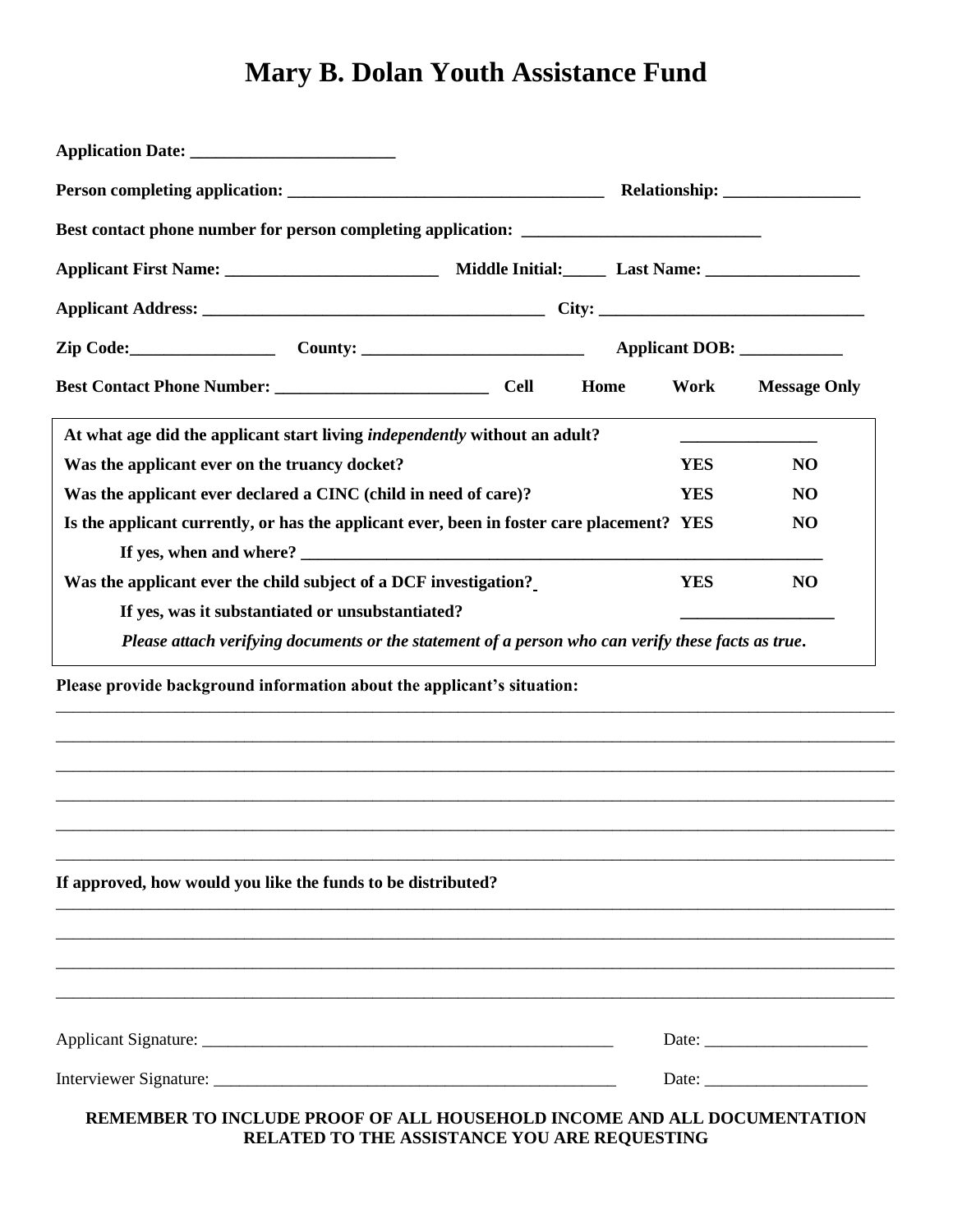| <b>OFFICE USE ONLY:</b>                         |                                       |                 |
|-------------------------------------------------|---------------------------------------|-----------------|
| <b>Initials of Staff Receiving Application:</b> |                                       | $Time:$ $AM/PM$ |
| <b>Proof of Income (130% Poverty Level)</b>     | <b>Documentation of Illness</b>       |                 |
| Documentation of Expenses to be Paid            | <b>Example 2.5 Agency Intake Form</b> |                 |
| <b>Completed Application</b>                    | <b>Completed Budget Form</b>          |                 |
| <b>Staff Notes:</b>                             |                                       |                 |
|                                                 |                                       |                 |
|                                                 |                                       |                 |
|                                                 |                                       |                 |
|                                                 |                                       |                 |

| <b>For Case Manager Only:</b>  |  |
|--------------------------------|--|
| <b>Applicant Review Notes:</b> |  |
|                                |  |
|                                |  |
|                                |  |
|                                |  |
|                                |  |
|                                |  |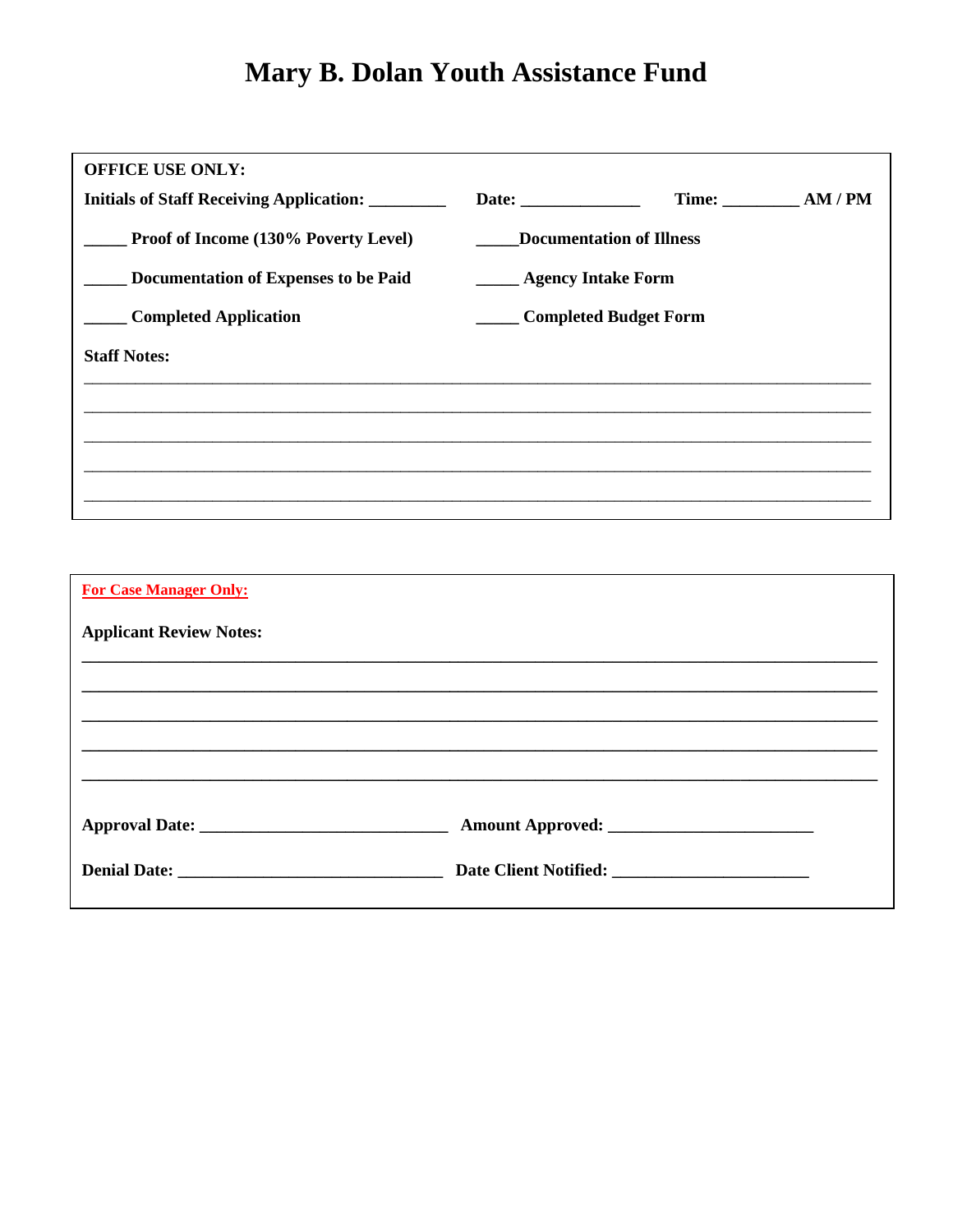| <b>CCNKS - STABILIZATION &amp; OUTREACH SERVICES</b>                                                                                   |                                     |                                                              |                |
|----------------------------------------------------------------------------------------------------------------------------------------|-------------------------------------|--------------------------------------------------------------|----------------|
|                                                                                                                                        |                                     | PROGRAM APPLICATION BUDGET FORM - MUST ACCOMPANY APPLICATION |                |
| <b>LAST NAME</b>                                                                                                                       | <b>FIRST NAME</b>                   |                                                              | DATE:          |
| <b>INCOME SOURCES &amp; AMOUNTS FOR LAST 30 DAYS</b>                                                                                   |                                     |                                                              |                |
| $\Box$ Earned Income                                                                                                                   | S                                   | $\Box$ General Assistance                                    |                |
| D Unemployment Insurance                                                                                                               |                                     | □ Retirement Income from Social Security                     | \$             |
| Supplemental Security Income (SSI)                                                                                                     |                                     | D VA Non-Service Connected Disability                        |                |
| Social Security Disability Income (SSDI)                                                                                               |                                     | $\Box$ Pension from a Former Job                             |                |
| □ VA Service Connected Disability Compensation                                                                                         | s                                   | $\Box$ Child Support                                         |                |
| <b>D</b> Private Disability Insurance                                                                                                  | S                                   | □ Alimony or other Spousal Support                           |                |
| Worker's Compensation                                                                                                                  |                                     | $\Box$ Other                                                 |                |
| Temporary Assistance to Needy Families (TANF) \$                                                                                       |                                     | <b>TOTAL</b>                                                 |                |
| NON-CASH BENEFITS AND AMOUNTS CURRENTLY RECEIVING                                                                                      |                                     | Please check box even if amount is unknown.                  |                |
| SNAP/Food Stamps or money for food on a benefits card                                                                                  |                                     |                                                              |                |
| □ Special Supplemental Nutrition Program for Women, Infants, and Children (WIC)                                                        |                                     | S                                                            |                |
| D TANF Child Care Services/Transportation Services/Other TANF Services                                                                 |                                     | S                                                            |                |
| G Section 8, Public Housing, or Other Rental Assistance                                                                                |                                     |                                                              |                |
| Other Source                                                                                                                           |                                     |                                                              |                |
| D Temporary Rental Assistance                                                                                                          |                                     |                                                              |                |
| Child Support                                                                                                                          |                                     |                                                              |                |
|                                                                                                                                        |                                     | <b>TOTAL</b>                                                 | s              |
| <b>EXPENDITURE TYPES AND AMOUNTS FOR LAST 30 DAYS</b>                                                                                  |                                     |                                                              |                |
| Rent/Mortgage                                                                                                                          | \$                                  | □ Car Payment                                                |                |
| <b>Blectricity-Utility</b>                                                                                                             |                                     | □ Gasoline (Vehicle)                                         |                |
| Gas/Heating Oil - Utility                                                                                                              |                                     | D Insurance (Vehicle)                                        |                |
| □ Sewage/Trash                                                                                                                         |                                     | Child Care (Personally Paid)                                 |                |
| □ Telephone-Home                                                                                                                       |                                     | □Health Insurance (Personally Paid)                          |                |
| □ Cell Phone                                                                                                                           |                                     | □ Withholding Tax                                            |                |
| □ Water -Utility                                                                                                                       |                                     | □ Fines/Tickets/Restitution Payments                         |                |
| D Food (Excluding Food Stamps)                                                                                                         |                                     | $\Box$ Other                                                 | S              |
| Medical (Dr. Copays/Prescriptions)                                                                                                     |                                     | □ Other                                                      |                |
| Transportation (Bus Passes/Cabs/Uber                                                                                                   |                                     | □ Other                                                      |                |
|                                                                                                                                        |                                     | <b>TOTAL</b>                                                 |                |
| TOTAL HOUSEHOLD INCOME AND NET INCOME                                                                                                  |                                     |                                                              |                |
| Household Income<br>s                                                                                                                  |                                     | Net Income<br>\$                                             |                |
| REASON FOR ASSISTANCE (Please only check the primary reason for requesting assistance)                                                 |                                     |                                                              |                |
| □ Not Working/Seeking Work                                                                                                             | □ Medical-Short/Long Term           | □ Caring for Sick/Disabled Family                            | $\Box$ Fire    |
| □ Sudden Job Loss                                                                                                                      | D Eviction - Non-Payment            | D Weather/Natural Disaster                                   | □ Crime Victim |
| Release from Incarceration                                                                                                             | □ Property Condemned                | □ Unexpected Expense (non-medical)                           | □ Homelessness |
| □ Non-Livable Wage                                                                                                                     | □ Moving/Newly Relocated            | $\Box$ Family Disruption                                     | $\Box$ Other   |
| <b>OUTSIDE FUNDS USED BY APPLICANT</b>                                                                                                 |                                     |                                                              |                |
| □ LIEAP                                                                                                                                | $\Box$ Salvation Army               | □ Red Cross                                                  |                |
| □ Local Social Service Agency                                                                                                          | □ Local Food Bank                   | $\Box$ Church                                                |                |
| □ Project Deserve - Gas                                                                                                                | □ Women Helping Women (Salina Only) | $\Box$ Direct Prescription Assistance                        |                |
| □ Share The Warmth<br>$\Box$ Other:                                                                                                    |                                     |                                                              |                |
| RELEASE OF INFORMATION: I verify that the information I have provided above is true and correct. I consent to the release of pertinent |                                     |                                                              |                |
| information contained the spaces above to CCNKS as necessary to determine my eligibility and provide services applied for.             |                                     |                                                              |                |
| Applicant Signature:                                                                                                                   | Date:<br>Staff Signature:           | Date:                                                        |                |
|                                                                                                                                        |                                     |                                                              | CMH 11/2021    |